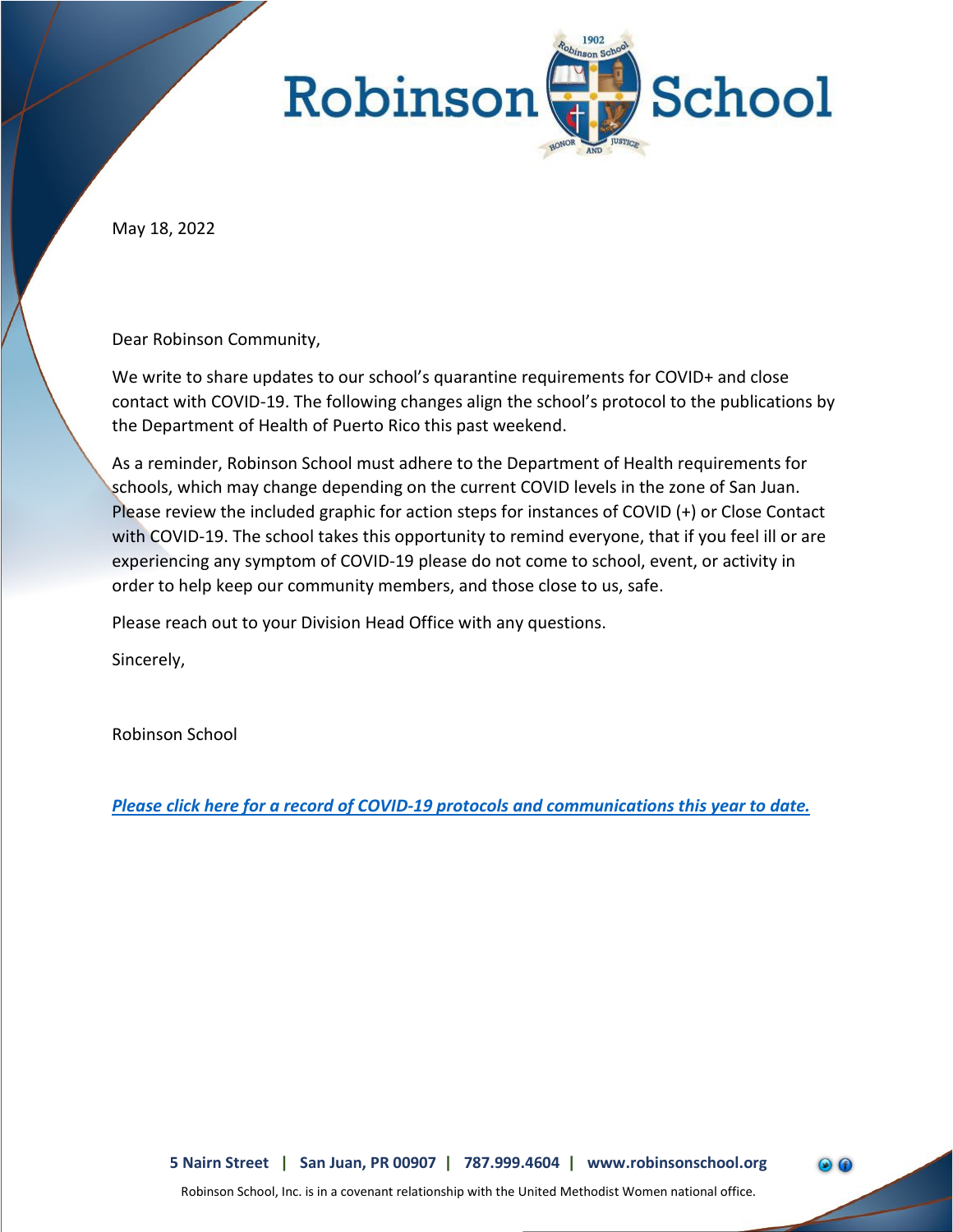## **When will the Robinson community be required to stay home?**

## **If you test positive for COVID-19:**

| <b>Vaccination Status and</b> | <b>Quarantine Period</b>                             | <b>When to Return</b>          |
|-------------------------------|------------------------------------------------------|--------------------------------|
| <b>Symptoms</b>               |                                                      |                                |
| <b>Unvaccinated person</b>    | 10 days from the onset of                            | On day 11 (if symptoms         |
| regardless of symptoms        | symptoms or first positive                           | improving), return to your     |
|                               | test.                                                | daily activities.              |
| Person with up-to-date        | 7 days from the onset of                             | On day 8 (if symptoms          |
| vaccination with symptoms     | symptoms or first positive                           | improving), return to your     |
| of covid-19                   | test.                                                | daily activities. Use a mask   |
|                               |                                                      | correctly from day 8 to day    |
|                               |                                                      | 10.                            |
| Person with up-to-date        | 5 days from the onset of                             | On day 6, return to your daily |
| vaccination without           | symptoms or first positive                           | activities. Use a mask         |
| symptoms of covid-19          | test.                                                | correctly from day 6 to day    |
|                               |                                                      | 10.                            |
| Person with severe            | Minimum 7 days from onset of symptoms. The isolation |                                |
| symptoms, regardless of       | period for all cases with severe symptoms,           |                                |
| vaccination status            | immunocompromised or pregnant, is determined in      |                                |
|                               | consultation with your health care provider.         |                                |